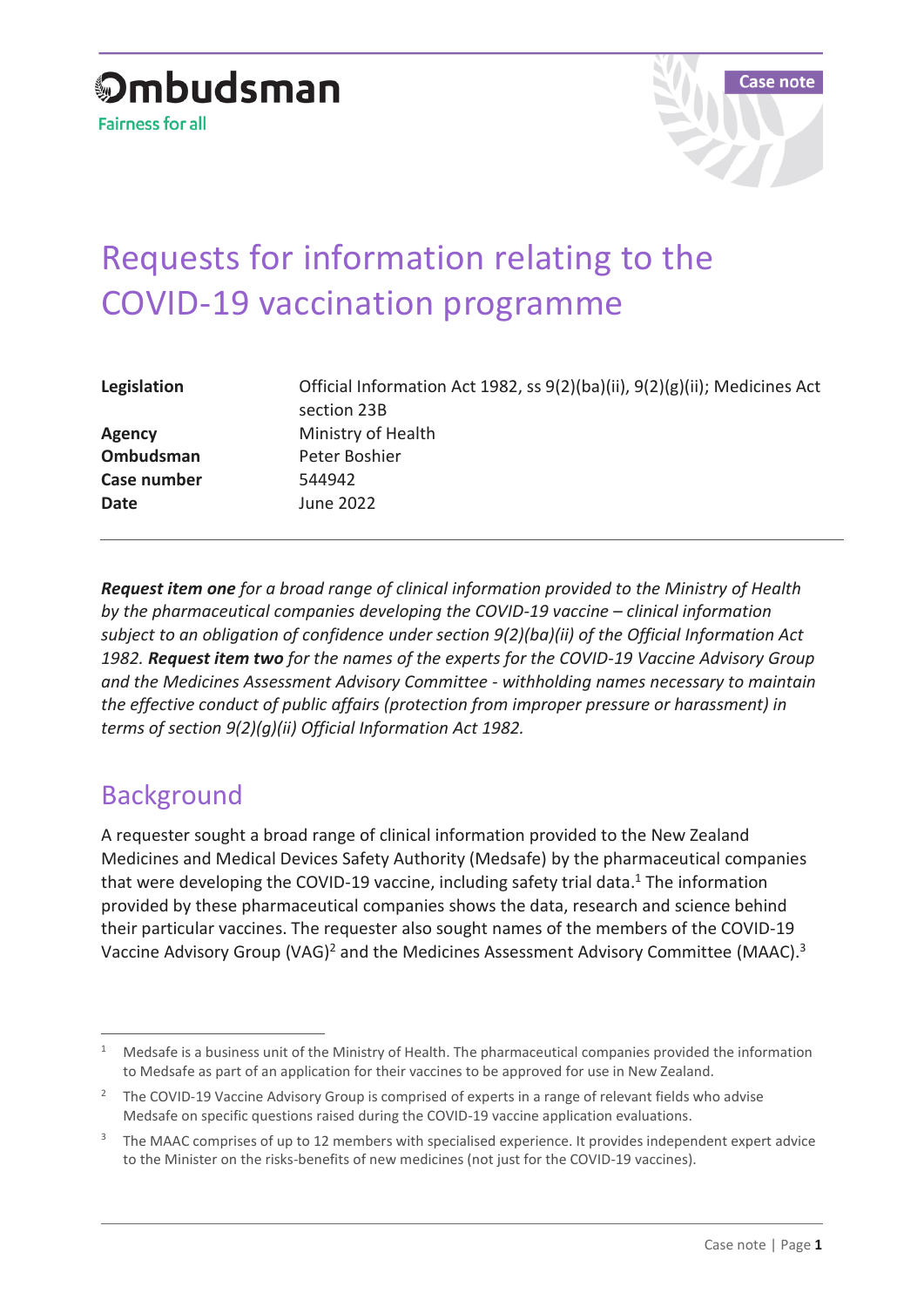The Ministry of Health refused the requests for clinical information on the basis that releasing the information would be likely to '*unreasonably prejudice*' the commercial position of the person who supplied the information, under section 9(2)(b)(ii) of the Official Information Act 1982 (OIA). The Ministry refused the request for members' names on the basis that withholding was necessary to maintain the effective conduct of public affairs (protection from improper pressure or harassment), under section  $9(2)(g)(ii)$  of the OIA. The requester complained to the Chief Ombudsman.

# Investigation

#### **Vaccine data, research and science**

After viewing the information at issue and the nature of the concerns raised by the Ministry, the Ombudsman considered that section  $9(2)(ba)(ii)$  was the most relevant reason for refusal.<sup>4</sup> This section requires consideration of whether the information is subject to an obligation of confidence, either express or implied, and if so, whether making the information available would be likely to otherwise damage the public interest.

#### Information subject to an obligation of confidence

The companies involved were well-known pharmaceutical companies involved in the manufacturing and selling of medicines and medical products. The information included large volumes of scientific and research data, and a number of intellectual property rights (including established patents and trade secrets) were involved. The Ministry stated that, '*the vaccine information was given to Medsafe, to allow Medsafe to assess [the vaccines] for safety and efficacy under the Medicines Act, in the strictest confidence.* The Ministry stated that section 23B of the Medicines Act required the Minister to keep the information confidential.<sup>5</sup>

In the circumstances, the Ombudsman was satisfied that the clinical information, including safety trial data, was subject to an obligation of confidence. The Ombudsman accepted that release would be contrary to the Government's commitments to the suppliers.

#### Release would likely otherwise damage the public interest

The Ministry stated that if the information was released, other pharmaceutical companies would be in a position to take advantage of it. This would have a major effect on the suppliers' cost, profit margin and competitiveness in the industry. This was particularly the case given the

 $\overline{a}$ <sup>4</sup> Section 9(2)(ba)(ii) of the OIA applies where:

*<sup>…</sup> the withholding of the information is necessary to protect information which is subject to an obligation of confidence or which any person has been or could be compelled to provide under the authority of any enactment, where the making available of the information— would be likely otherwise to damage the public interest.*

<sup>5</sup> Section 23B of the Medicines Act requires the Minister to take reasonable steps to ensure that confidential information provided to support an application remains confidential, and is not used for other purposes.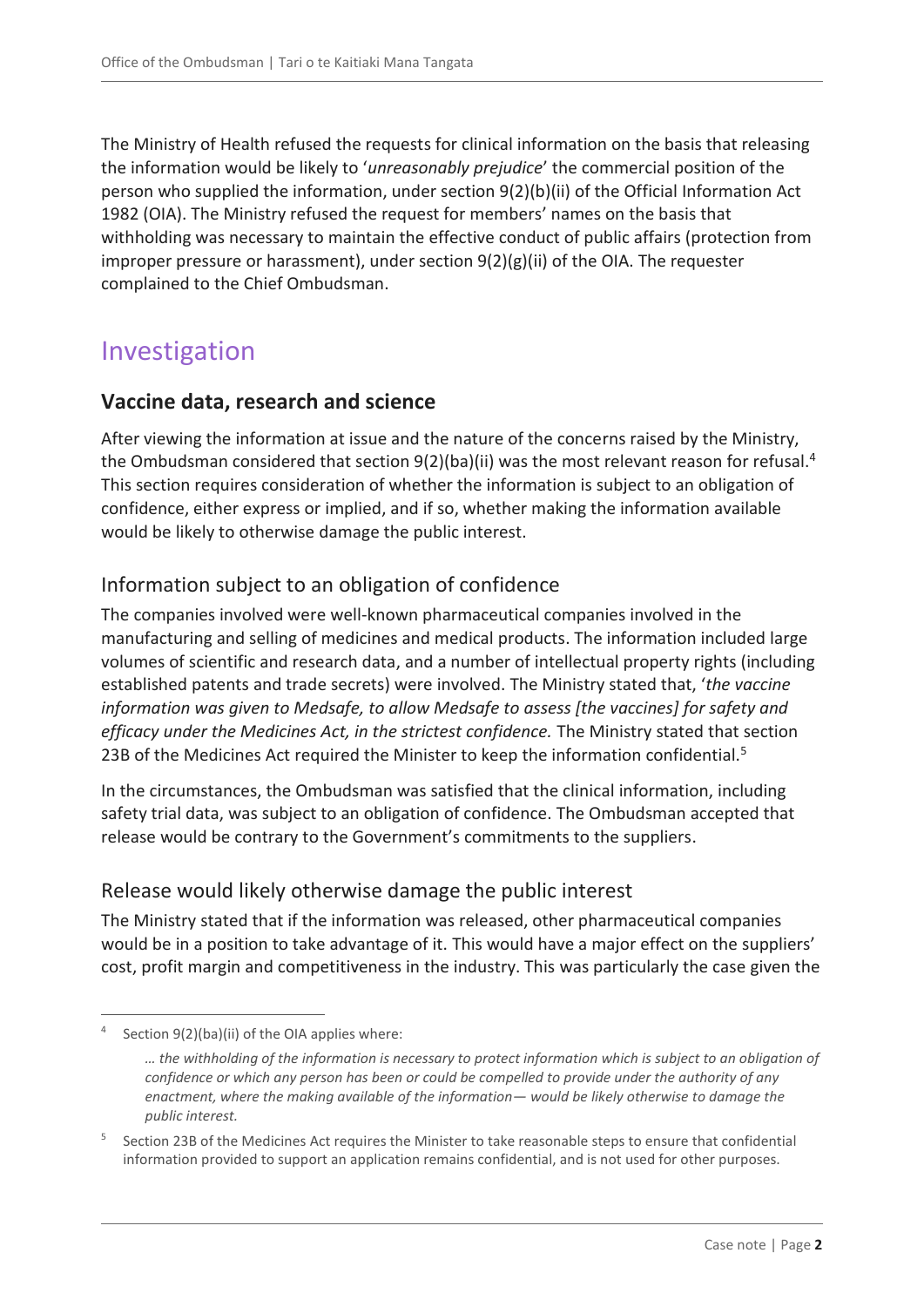substantial effort and money required to develop new medicines, including COVID-19 vaccines. The Ministry considered that the companies might choose not to sell or market their medicines in New Zealand if their commercial information, including patents and trade secrets, was released. This would likely compromise New Zealand's ability to secure vaccines in future. The Ministry noted the protections in section 23B of the Medicines Act reflected and highlighted the public interest in maintaining confidentiality. The release of the information would undermine the ability of Medsafe to perform its duties and responsibilities as the regulator under the Medicines Act 1981.

The Ombudsman accepted that there was a real risk that disclosure of the requested information would likely result in pharmaceutical companies not applying for their medicines to be approved for use in New Zealand. The COVID-19 pandemic poses an almost unprecedented threat to the health, safety and economy of New Zealand. New Zealand is reliant on the ability to acquire medicines developed by overseas pharmaceutical companies. Overall, the Ombudsman was satisfied that release of the information would be likely to '*otherwise damage the public interest'.*

#### Public interest in release

Section 9(2)(ba)(ii) only provides '*good reason'* for withholding a request for specified information if the need to withhold that information is not outweighed by other considerations which render it desirable in the public interest to make that information available.

The Ombudsman noted there is a public interest in transparency and holding Ministers, agencies and their staff accountable for their actions and decisions. This includes keeping people informed of the public health measures taken throughout the COVID-19 pandemic, including the vaccination programme.

The Ombudsman considered that there is a substantial amount of publicly available information about New Zealand's vaccination rollout. The Ministry (and other agencies) continues to regularly release updates, vaccine data and statistics. The Ministry's website contains volumes of information related to vaccine products, including information about clinical trials and testing. The Ombudsman considered that information on the Ministry's website met the required level of accountability and enabled informed public debate about vaccine clinical research. In the circumstances, the Ombudsman did not consider that the public interest in releasing the information outweighed the interest in withholding it, given the real risk that its release would dis-incentivise pharmaceutical companies participating in the Medsafe approval process.

#### **Names of expert advisors**

The Ombudsman's general position is that there is little basis for withholding officials' names as all that would be revealed is what they do in their official capacity. However, withholding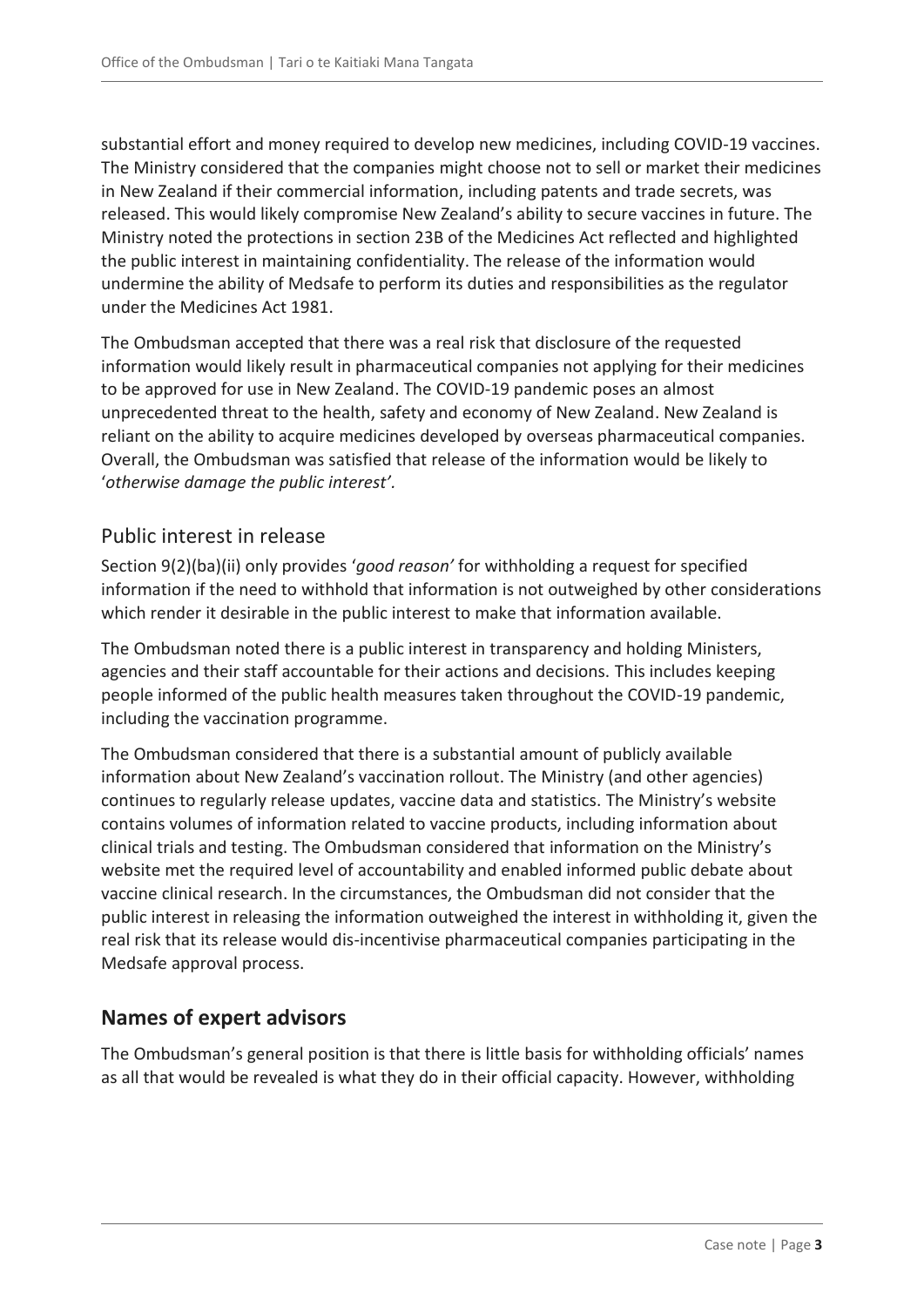names may be justified where the withholding grounds relating to safety and improper pressure or harassment are properly engaged.<sup>6</sup>

The Ministry refused the request for the names of the experts for the COVID-19 VAG and MAAC under section  $9(2)(g)(ii)$  of the OIA.<sup>7</sup> This section requires consideration of whether release of the particular information in question will lead to improper pressure or harassment of those employees, which will place the effective conduct of public affairs at risk. $8$ 

#### Improper pressure or harassment

The Ministry explained that Ministry/Medsafe staff have been the subject of abuse and threats via email, telephone calls and social media, from people who disagree with the position taken by Ministry staff and committees in relation to the approval of medicines, including vaccines.

The Ministry provided various emails to the Ombudsman demonstrating that communications about vaccines was often directed at particular staff members, targeting them personally and inappropriately. The emails were significantly more serious than what could be considered routine criticism or feedback. The Ministry included internal emails discussing abusive and threatening phone calls received by Ministry staff. These emails also outlined the effect the communications had on the Ministry staff members.

The Ombudsman noted that public sector agencies (and employees) will inevitably be subject to public criticism and comment. It was important that the public did not feel constrained in voicing their concerns. As such, there is a reasonably high threshold for the type of feedback or criticism that a public sector agency may reasonably expect to deal with. However, the evidence provided by the Ministry far exceeded the threshold of what would be considered reasonable. The nature of the email communication, including the language and the tone used, could readily be characterised as improper pressure or harassment.

#### Impact on the effective conduct of public affairs

The Ministry was concerned that releasing the names would impact the ability of members to carry out their role and potentially cause resignations. The Ministry noted that if released, the information was likely to be shared through social media and widely disseminated. The information could be obtained by people wanting to confront, target or abuse members. If the

 $\overline{a}$ 

<sup>6</sup> See [Names and contact details of public sector employees](https://www.ombudsman.parliament.nz/resources/names-and-contact-details-public-sector-employees) for Ombudsman guidance on how to deal with OIA and LGOIMA requests for the names and contact details of public sector employees.

<sup>7</sup> Section 9(2)(g)(ii) of the OIA applies where:

*<sup>…</sup> the withholding of the information is necessary to … maintain the effective conduct of public affairs through- the protection of such Ministers, members of organisations, officers, and employees from improper pressure or harassment*

<sup>8</sup> Successive Ombudsmen have stated that '*improper pressure or harassment'* is something more than illconsidered or irritating criticism or unwanted publicity. Nor is it sufficient to assert that there is a general risk that releasing the information at issue will cause employees to become exposed to improper pressure or harassment.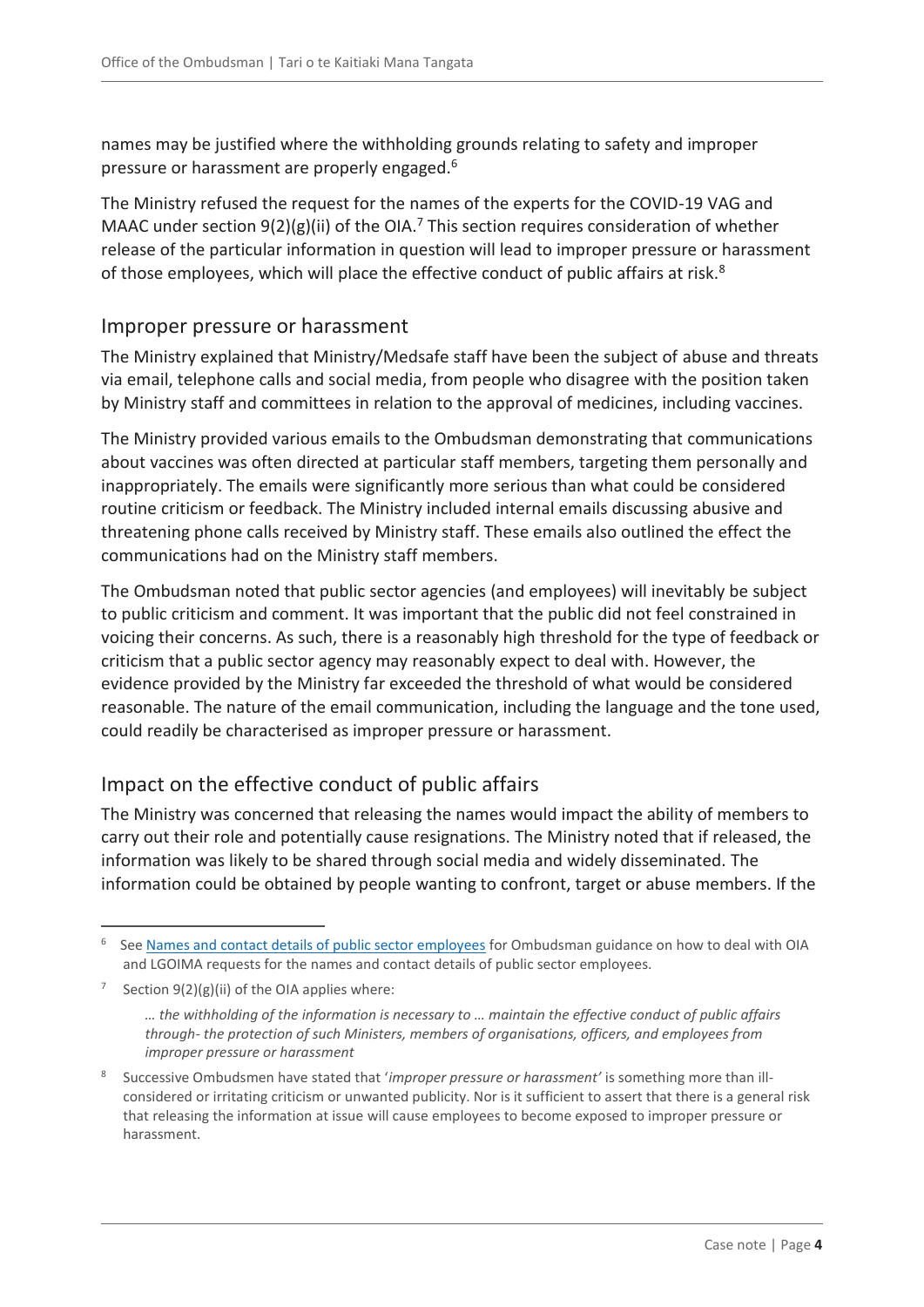small group of experts in New Zealand were less inclined to participate, this would have significant repercussions for the committees. The Ministry emphasised that the MAAC is an integral part of the New Zealand regulatory regime. Again, with the pandemic continuing to pose an ongoing threat to New Zealand, the VAG performs an essential function.

Overall, the Ombudsman concluded that release of the requested information would result in staff being specifically targeted in a manner that would amount to improper pressure or harassment in terms of section 9(2)(g)(ii) of the OIA. The Ombudsman was satisfied that the committee members would become the target of abuse or harassment if their names became widely known. He accepted that such harassment would deter staff from taking up positions on these committees or working on particular approvals and that this would prejudice the effective conduct of public affairs, namely the ability of Medsafe to act effectively as a regulator of medicines.

#### **Public interest in release**

Section 9(1) of the OIA requires that the Ombudsman consider whether the public interest in release nevertheless outweighs the reasons for refusal in this particular case.

There is a clear public interest in the need for the Ministry/Medsafe to be accountable for its role in the decision to approve the various COVID-19 vaccines. All members contribute to this decision-making process although the overall responsibility for the approval rests with the Minister of Health. There is a public interest in transparency concerning the government's management of the COVID-19 response and the associated vaccine approvals. The Ombudsman acknowledged that disclosure of the members' names would allow the public to be sure of their credentials and experience. However, the Ombudsman noted that:

- There is substantial information relating to these committees on [Medsafe's website](https://www.medsafe.govt.nz/COVID-19/vaccine-approval-process.asp#expert) notes, including the MAAC terms of reference and information relating to the work both committees do. There is also information available on the Ministry's website and the COVID-19 website, about the vaccines generally. There are regular updates from the Government and all information is readily accessible;
- Having reviewed the membership of the committees himself, the Ombudsman did not identify any particular concerns or red flags; and
- As discussed above, the Ombudsman was satisfied that disclosure of the committees' members' names would to lead to members being specifically targeted in a manner that would amount to improper pressure or harassment. It was important that the role of the committees was not compromised.

In all the circumstances, the Ombudsman was not satisfied that the public interest in releasing the members' identities was sufficiently strong to override the interest in protecting the members from improper harassment or pressure.